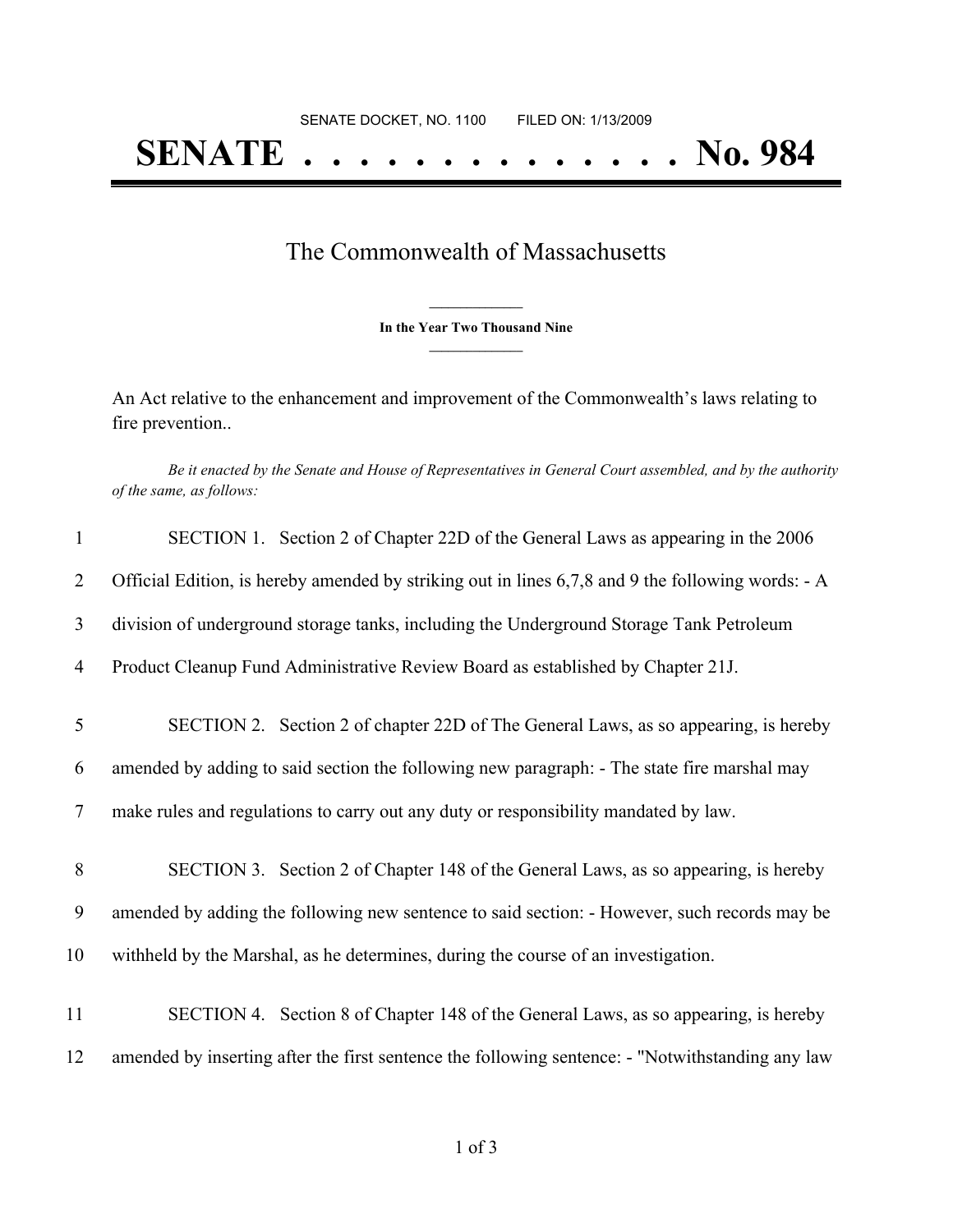| 13 | to the contrary, the marshal may withhold such information from disclosure if, in the marshal's      |
|----|------------------------------------------------------------------------------------------------------|
| 14 | opinion, the release of said information may jeopardize any investigation".                          |
| 15 | SECTION 5. Section 26 I of chapter 148 of the General Laws, as so appearing, is hereby               |
| 16 | amended by adding the following paragraph:-                                                          |
| 17 | Whoever is aggrieved by the head of the fire department's interpretation, order,                     |
| 18 | requirement or direction under the provisions of this section, may within forty-five days after the  |
| 19 | service of notice thereof, appeal from such interpretation, order or requirement to the board of     |
| 20 | appeals of the fire safety commission as provided in section two hundred and one of chapter six.     |
| 21 | SECTION 6. Chapter 148 of the general laws, as so appearing, is hereby amended by                    |
| 22 | inserting after section 33 of said chapter the following new section:                                |
| 23 | Section 33A. Suspension or Revocation of License; Notice                                             |
| 24 | The marshal may suspend or revoke without a hearing any license, permit or certificate               |
| 25 | issued under this chapter whenever the holder thereof has committed a violation of any law,          |
| 26 | ordinance or by-law relating to the subject matter of this chapter, or of any rule or regulation of  |
| 27 | the board of fire prevention regulations established under section four of chapter 22D, or any       |
| 28 | order of the marshal or the head of the fire department, the nature of which would give the          |
| 29 | marshal reason to believe that the continuing operation by such holder constitutes an immediate      |
| 30 | threat to the public safety. Upon such suspension or revocation, the marshal shall forthwith send    |
| 31 | written notice thereof to the holder. Such notice shall specify the time and place of the violation. |
| 32 | The marshal, or any person to whom he has delegated his authority, may order the license,            |
| 33 | permit or certificate of such holder to be delivered to him; and the license, permit or certificate  |
| 34 | shall not be reissued unless, upon examination or investigation, or after a hearing, the marshal, or |

of 3